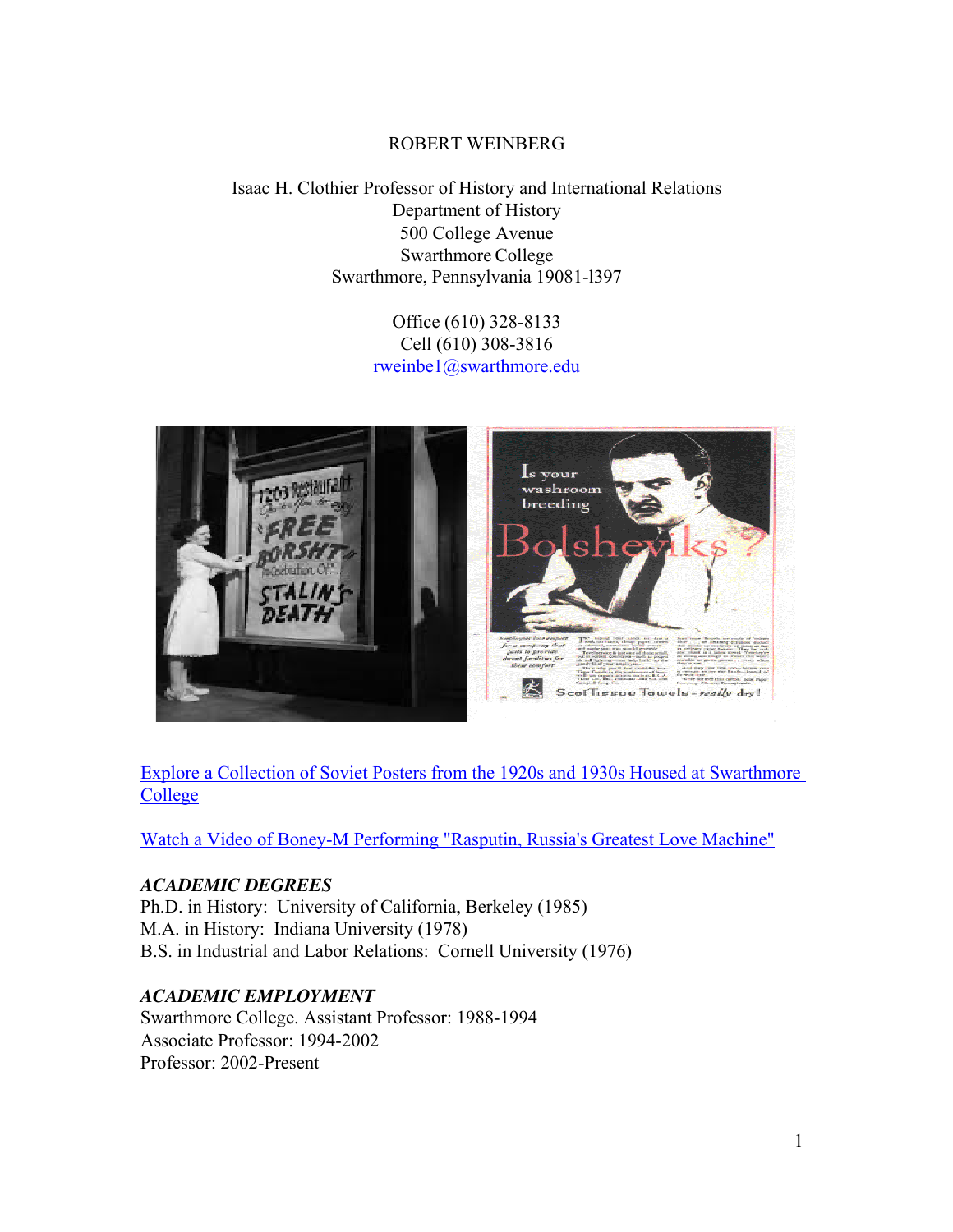Department Chair: 1996-2000, 2008-2009, 2011- 2012, 2015-2016, 2019-2022

## *BOOKS*

*The Four Questions: Jews Under Tsars and Communists* (In progress for Bloomsbury Press) Estimated date of completion: Summer 2022



*[Ritual Murder in Late Imperial Russia: The Trial of Mendel Beilis](https://web.p.ebscohost.com/ehost/detail/detail?vid=0&sid=526409dd-6d02-4975-8484-52d83f810960%40redis&bdata=JnNpdGU9ZWhvc3QtbGl2ZQ%3d%3d#AN=654853&db=e000xna)* (Indiana University Press, 2013)

Published in Russian as *Kровавый навет в последние дни Российской Империи: процесс над Менделем Бейлисом по обвинению в ритуальном убийстве* (Academic Studies Press, 2019).

Interview with Professor Joan Neuberger [\(University of Texas, Austin\) about Mendel](https://notevenpast.org/episode-106-the-blood-libel/)  Beilis and the Blood Libel



*Revolutionary Russia: A History in Documents* (Oxford University Press, 2010). Joint authorship with Laurie Bernstein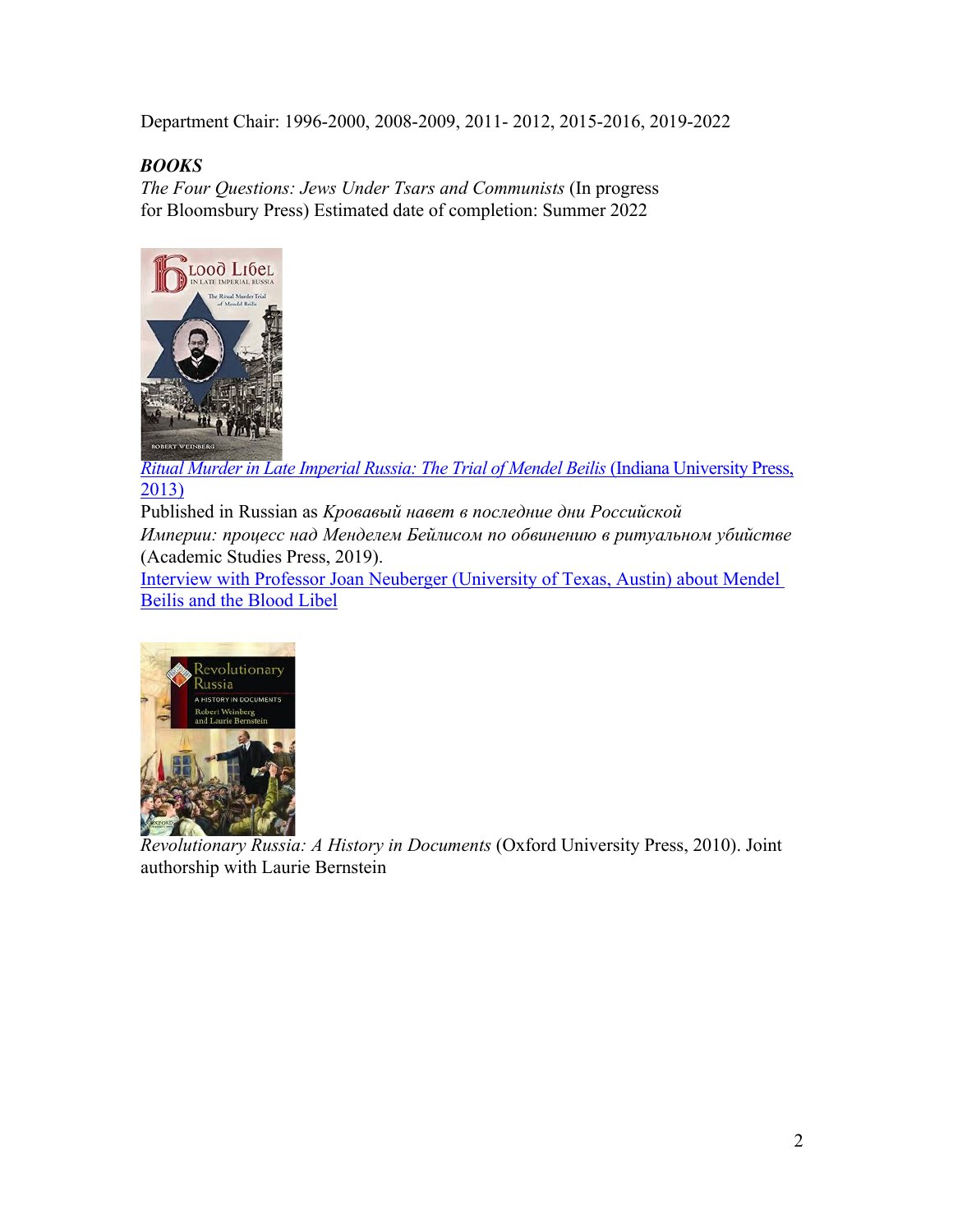

*[Stalin's Forgotten Zion: Birobidzhan and the Making of a Soviet Jewish Homeland](https://web.s.ebscohost.com/ehost/detail/detail?vid=0&sid=77a429ed-012e-4956-b1dd-579c3034bcf7%40redis&bdata=JnNpdGU9ZWhvc3QtbGl2ZQ%3d%3d#AN=21402&db=e089mna)* (University of California Press, 1998). Published in French as *Le Birobidjan, 1928-1996*(Paris: Edition Autrement, 2000) and German as *Birobidshan: Stalins vergessenes Zion* (Frankfurt: Verlag Neue Kritik, 2003). Also served as curator for traveling exhibition about the history of Birobidzhan. Organized by the Judah Magnes Museum of Berkeley,California, with venues in Berkeley, Miami Beach, and Chicago. 1998-1999. [Explore My Museum Exhibition About Birobidzhan](http://www.swarthmore.edu/Home/News/biro/)



*[The Revolution of 1905 in Odessa: Blood on the Steps](https://1lib.us/book/17021723/71c30f)* **(**Indiana University Press and Studies of the Harriman Institute, 1993).

## *EDITED VOLUMES*

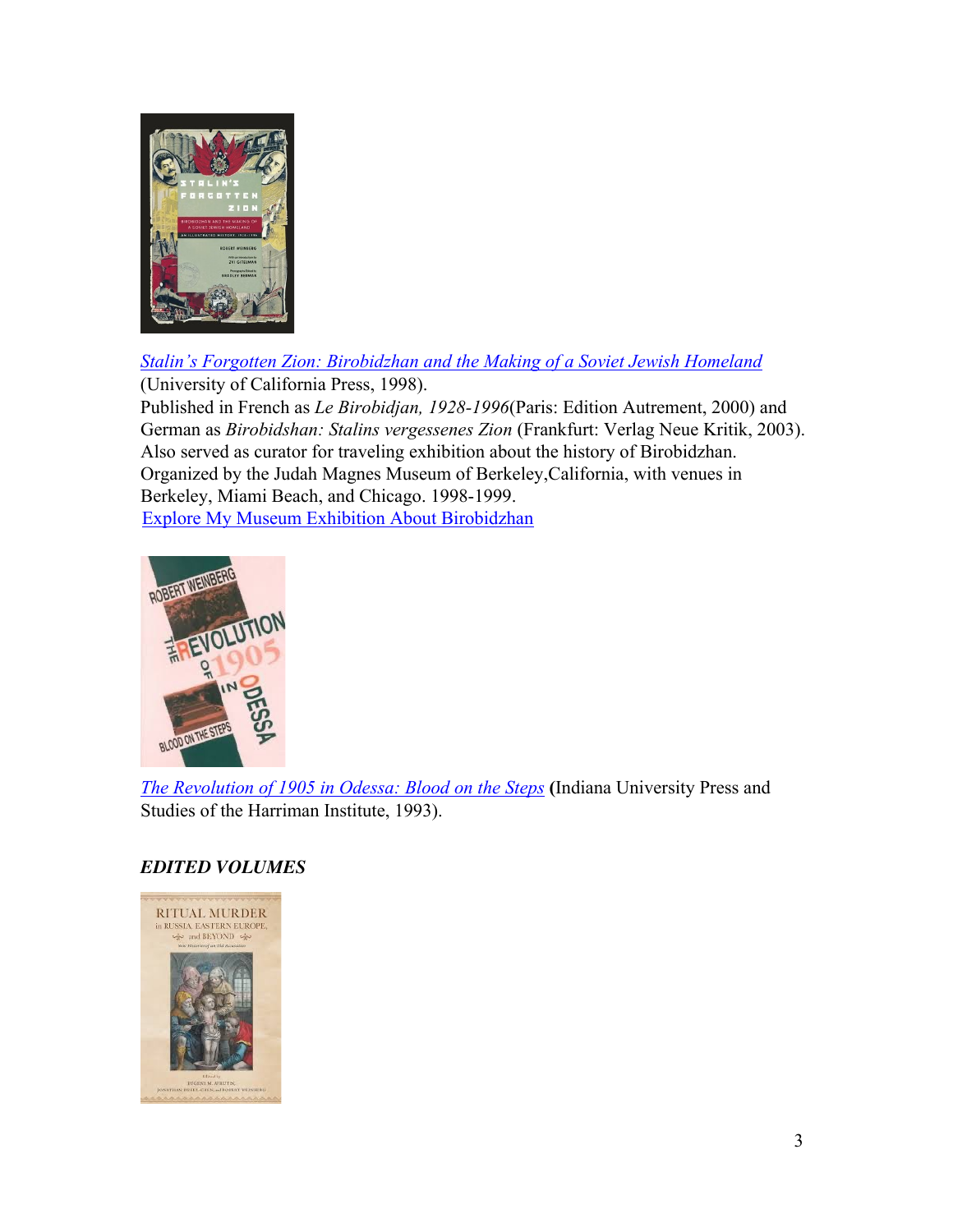*[Ritual Murder in Russia, Eastern Europe, and Beyond: New Histories of An Old](https://www.jstor.org/stable/j.ctt16gzjhc)  Accusation* Edited by Robert Weinberg, Eugene Avrutin, and Jonathan Dekel-Chen (Indiana University Press, 2017)

[Special Issue of Jewish History, 26: 3-4 \(2012\)](https://www.jstor.org/stable/i23352419?refreqid=fastly-default%3A2e69183d91c4518107c56a9c4ea56508) Solicited articles on the blood libel in Eastern Europe and wrote introductory essay.

["Red and White: Conversations with Moritz Mebel."](https://carlbeckpapers.pitt.edu/ojs/index.php/cbp/article/view/134) *The Carl Beck Papers in Russian and East European Studies,* No. 1805 (2007).

[Special Issue of Russian Studies in History, 43: 1 \(2004\)](https://www.tandfonline.com/toc/mrsh20/43/1?nav=tocList&) and [Special Issue of Russian](https://www.tandfonline.com/doi/abs/10.1080/10611983.2004.11061014)  Studies in History, 43: 2 (2004).43: 2 (2004) Selected recent articles byRussian historians on Russian-Jewish history and wrote introductory essay.



Mary Leder, *My Life in Stalinist Russia: An American Woman Looks Back* (Edited by Laurie Bernstein and Robert Weinberg (Indiana University Press, 2001).

[Speical Issue of Russian History/Histoire Russe, 23:1-4 \(1996\).](https://www.jstor.org/stable/i24657825) *Festschrift* for Reginal E. Zelnik*.* Co-editor with Gerald Surh.

## *ARTICLES AND CHAPTERS IN BOOKS*

"The Red Zion: Birobidzhan and Soviet Jewry." Simon Mraz, ed., *Birobidzhan: An Artistic Study of the Russian Federation's Jewish Autonomous Oblast'* in *The Russian Revolution and Village Life* (Austrian CulturalForum, 2018), 547-558.

"The Bolshevik Revolution and Jews." Choi Chatterjee, Steven Marks, Mary Neuberger, and Steven Sabol, eds., *The Global Impacts of Russia's Great War and Revolution*. Book 2: *The Wider Arc of Revolution*, Part 1 (Slavica Press, 2018), 105-124.

["Connecting the Dots: Jewish Mysticism, Ritual Murder, and the Trial of Mendel Beilis."](https://www.jstor.org/stable/j.ctt1zxsht1) Daniel Kaiser, Valerie Kivelson, and Maria di Salvo, eds. *Word and Image in Russian History: Essays in Honor of Gary Marker* (Academic Studies Press, 2015), 238-252.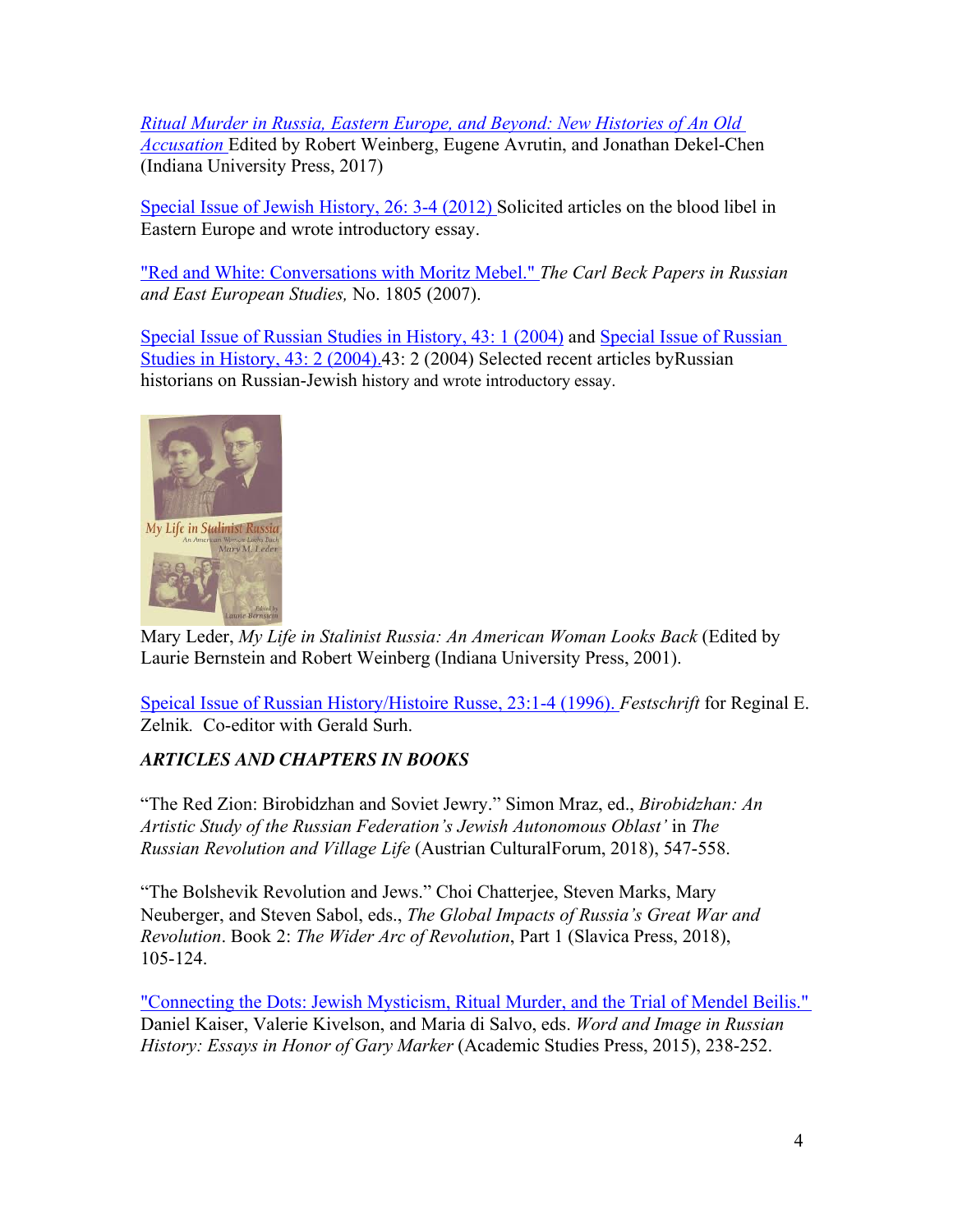"The Trial of Mendel Beilis: The Sources of the `Blood Libel' in Late Imperial Russia." Michael Melancon and Donald Raleigh, eds., *Russia's Century of Revolutions: Parties, People, and Places* (Slavica Press, 2012), 17-35.

["Look! Up There in the Sky: It's a Vulture, It's a Bat'](https://web.s.ebscohost.com/ehost/detail/detail?vid=0&sid=e01c57f5-413a-4aa4-9fe9-86794644e08b%40redis&bdata=JnNpdGU9ZWhvc3QtbGl2ZQ%3d%3d#AN=500808&db=e089mna) ... It's a Jew: Reflections on Antisemitism in Late Imperial Russia, 1906-1914." Eugene Avrutin andHarriet Murav, eds., *Jews in the East European Borderlands: Daily Life, Violence, and Memory* (Academic Studies Press, 2012), 167-186.

["Antisemitism and Anti-Jewish Violence in Late Imperial Russia."](https://ebookcentral.proquest.com/lib/swarthmore/reader.action?docID=697896) Andrew Murphy, ed., *A Companion to Religion and Violence* (Blackwell Publishing, 2011), 451-460.

["Demonizing Judaism in the Soviet Union during the 1920s."](https://www.jstor.org/stable/27652771) *Slavic Review* 67:1 (2008), 120-153.

["Soviet Images of Jehovah in the 1920."](https://doi.org/10.2307/j.ctt5vm1n6.35) Joan Neuberger and Valerie Kivelson, eds., *Picturing Russia: Explorations in Visual Culture* (Yale University Press, 2018), 153-156.

"The Russian Right Responds to Revolution: Visual Depictions of Jews in the Black Hundred Press in Post-1905 Russia." Ezra Mendelsohn, ed., *The Revolution of 1905 and Russia's Jews: Essays in Honor of Jonathan Frankel* (University of Pennsylvania Press, 2008), 55-69.

["Biology and the Jewish Questions After the Revolution: One Soviet Approach to](https://www.jstor.org/stable/20728557)  the Productivization of Jewish Labor." *Jewish History* 21: 4 (2007), 413-428.

 "Antisemitism." Tatiana Smorodinskaya, Karen Evans-Romaine, and Helena Goscilo, eds., [The Routledge Encyclopedia of Contemporary Russian Culture](https://web.s.ebscohost.com/ehost/detail/detail?vid=0&sid=975a317c-5190-40e9-aca2-4662d6242af0%40redis&bdata=JnNpdGU9ZWhvc3QtbGl2ZQ%3d%3d#AN=301239&db=e000xna) (Routledge, 2007),18-19.

["The Jewish Bund."J](https://go.gale.com/ps/retrieve.do?tabID=T003&resultListType=RESULT_LIST&searchResultsType=SingleTab&hitCount=57&searchType=BasicSearchForm¤tPosition=1&docId=GALE%7CCX3446900119&docType=Organization+overview&sort=Relevance&contentSegment=&prodId=GVRL&pageNum=1&contentSet=GALE%7CCX3446900119&searchId=R1&userGroupName=swar94187&inPS=true)ohn Merriman and Jay Winter, eds., *Europe, 1789-1914: Encyclopediaof the Age of Industry and Empire* (Charles Scribner's Sons, 2006), 313- 315.

"The Politics of Remembering: The Treatment of the Holocaust in the Soviet Union." Dagmar Herzog, ed., [The Holocaust in International Perspective](https://1lib.us/book/977870/6f4ade) (Northwestern University Press, 2006), 314-329.

"Birobidzhan" and Arkady Raikin." James Millar, ed., [Encyclopedia of Russian History](https://go.gale.com/ps/i.do?p=BIC&u=swar94187&id=GALE%7C0PFU&v=2.1&it=aboutJournal) (Macmillan Reference USA, 2004).

"Beyond the Pale: Reflections on Research in Birobidzhan and Odessa." Samuel Baron and Cathy Frierson, eds., *Adventures in Russian Historical Research* (M.E. Sharpe, 2003), 191-203.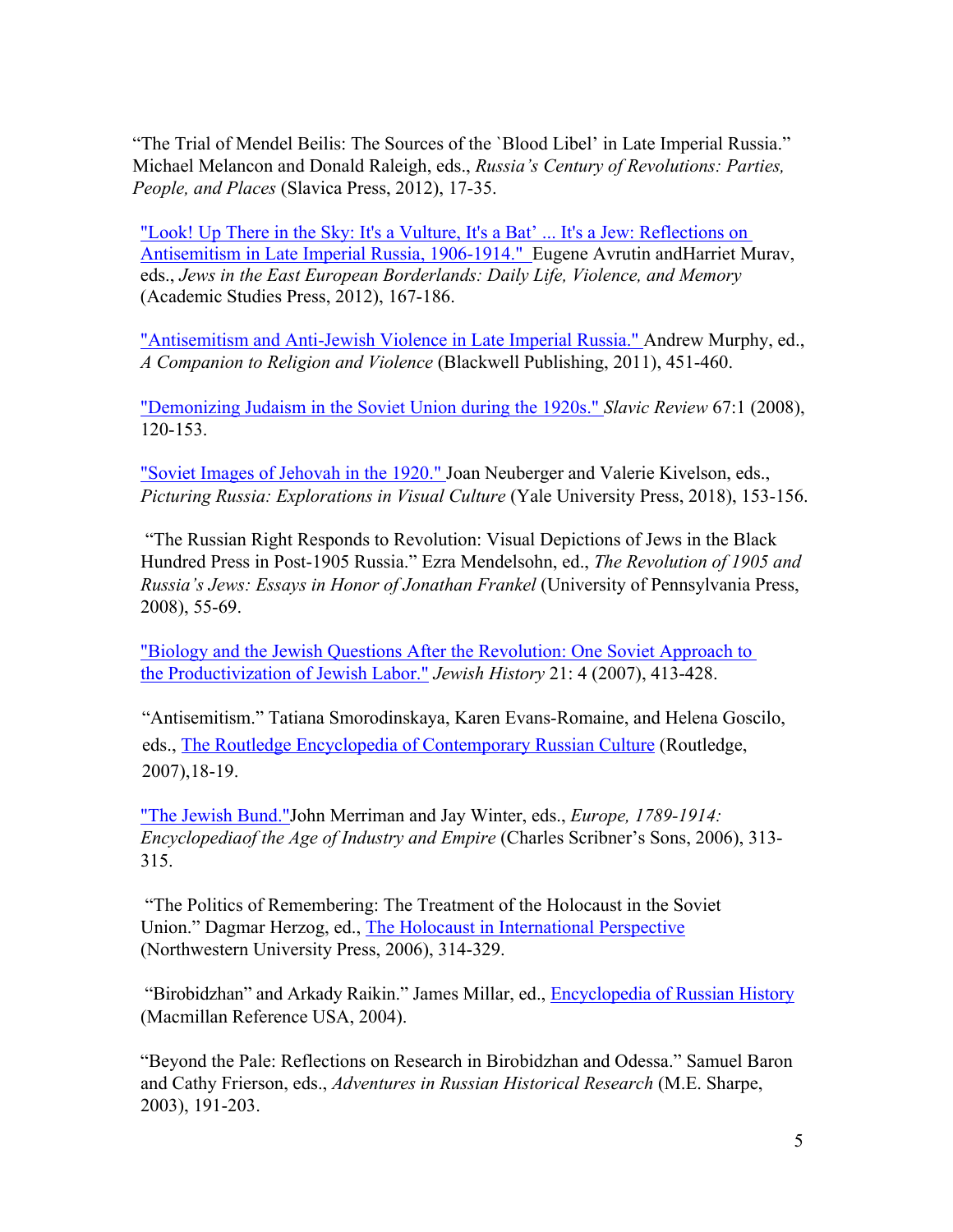"Birobidzhan After the Second World War." *Jews in Eastern Europe* No. 3 (49) (2002), 31-46.

["Visualizing Pogroms in Russian History."](https://www.jstor.org/stable/20101343) *Jewish History* 12: 2 (1998), 71-92.

["Jewish Revival in Birobidzhan in the Mirror of Birobidzhanskaia Zvezda."](https://www.tandfonline.com/doi/abs/10.1080/13501679608577817) *East European Jewish Affairs* 26:1 (1996), 35-53.

"Anti-Jewish Violence and Revolution in Late Imperial Russia; Odessa, 1905." Paul Brass, ed, [Riots and Pogroms](https://1lib.us/book/3307846/d8b144) (Macmillan Press Ltd, 1996), 56-88.

"Birobidzhan and Solving the `Jewish Question:' The Making of a Jewish Peasantry." Yaacov Ro'i, ed*., Jews and Jewish Life in Russia and the Soviet Unio*n (Frank Cass and Co., 1995), 87-102.

"Jews." Peter Stearns, ed. [Encylopedia of Social History](https://1lib.us/book/662658/c360fa) (Garland Pubishing Company, 1994), 489-491

["Purge and Politics in the Periphery: Birobidzhan in 1937."](https://www.jstor.org/stable/2499582) *Slavic Review* 52:1 (1993), 13-27.

['Stalin's Forgotten Homeland: Birobidzhan Experiences Jewish Cultural Renaissance."](https://doi.org/10.1080/13501679208577723) *East European Jewish Affairs* 22:2 (1992), 39-45.

"The 1905 Pogrom in Odessa: A Case Study." "The 1905 Pogrom in Odessa: A Case Study." John Klier and Shlomo Lambroza, eds., *Pogroms: Anti-Jewish Violence in Modern Russian History* (Cambridge UniversityPress, 1992), 248-289.

["The Politicization of Labor in 1905: The Case of Odessa Salesclerks."](https://www.jstor.org/stable/2499988) *Slavic Review* 49:3 (1990), 427-445.

["Workers, Pogroms and the 1905 Revolution in Odessa."](https://www.jstor.org/stable/130048) *The Russian Review* 46: 1 (1987), 53-75.

["Social Democracy and Workers in Odessa: Ethnic and Political Considerations."](https://carlbeckpapers.pitt.edu/ojs/index.php/cbp/article/view/25) *The Carl Beck Papers in Russian and East European Studies*, No. 504 (July 1986).

## *PROFESSIONAL SERVICE*

Nominating Committee of Association for Slavic, East European, and Eurasian Studies, 2018-2019

Chair of American Historical Association Committee on Travel Grants for Graduate Students, 2017

Assessment of College Board's AP European History Curriculum and Test, June and October 2016

Mentor for Advanced Graduate Students in Slavic Studies. 2015-2017 and 2020-2021 Program Committee for Association for Slavic, East European, and Eurasian Studies in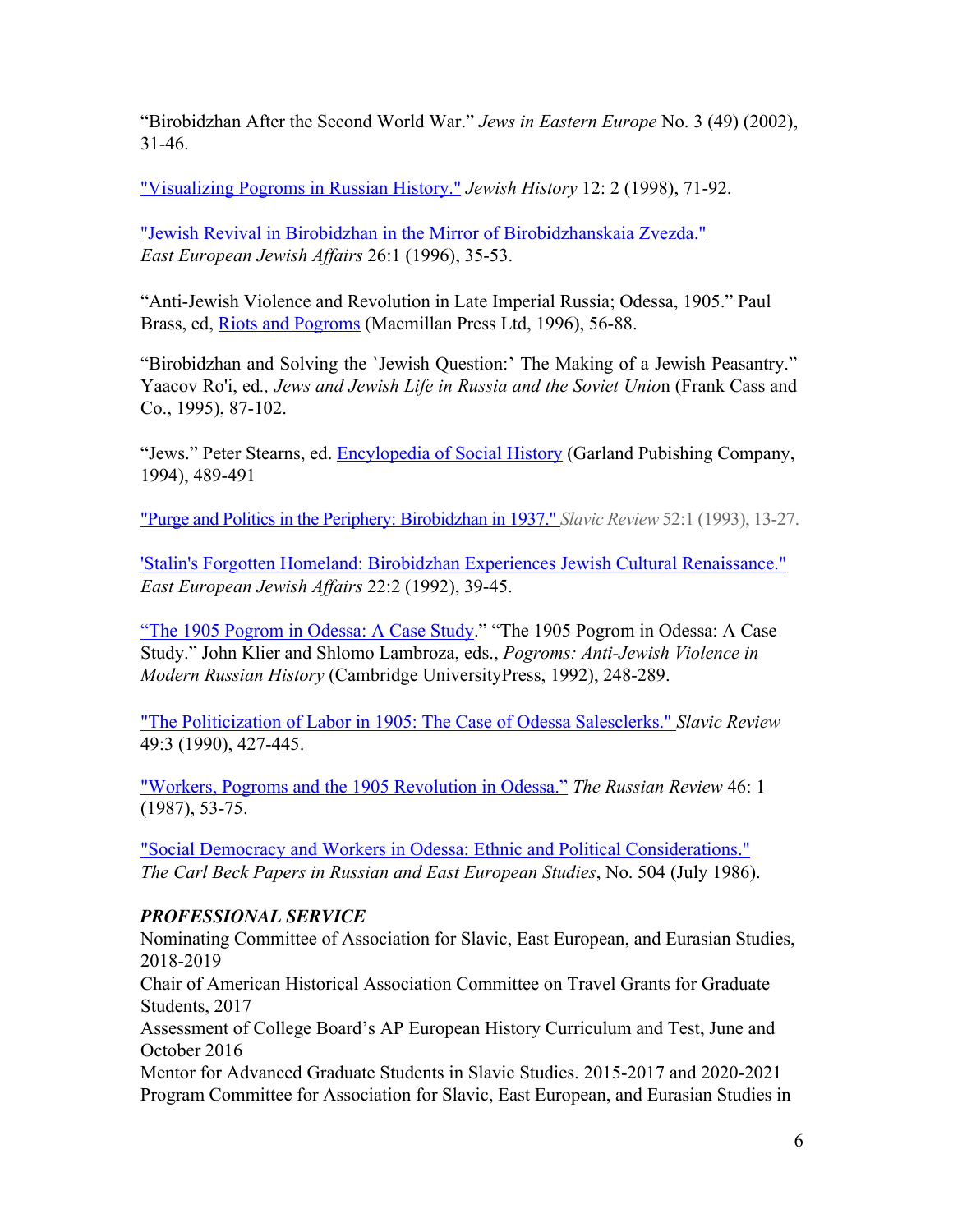Philadelphia, November 2015 Nominating Committee for Senior Scholar Award of the Southern Conference on Slavic Studies, February 2015 Selection Committee for Central Eurasian Studies Society Conference in Astana, Kazakhstan, May 2014 Reginald Zelnik Book Prize in History. Sponsored by the ASEEES. 2012-2013. Representative of American Historical Association to the Association for Slavic, East European and Eurasion Studies 2011-2013 Editorial Board of Book Series *Imperial Encounters in Russian History* (Academic Studies Press) 2009—Present Editorial Board of journal *On the Jewish Street* 2009—Present Secretary of Modern European History Section of American Historical Association. 2001-Present Editorial Board of *Journal of Modern History*. 2006-2009 Led two-day workshop on Soviet Jewish history for Jewish Studies and Russian and Slavic Studies students. Oberlin College. March 2008. AAASS Committee on Travel Grants for Graduate Students (2007-2009) NEH Fellowship for College Teachers and Independent Scholars (2005) ACLS Fellowship Committee (2003-2004) NEH Collaborative Research Program Committee (2003-2004) National Screening Committee for Fulbrights to Russia and Ukraine (2000-2002) Shulman Committee of the AAASS (Selection of best book about the international relations of a country of the former Soviet Union, 2002-2004)

#### *CONFERENCE PAPERS AND TALKS*

**"**Ethnic Violence, Politics, and Revolution: The Odessa Pogrom in 1905." Conference on Odessa, Cosmopolitanism, Modernism. Hebrew University of Jerusalem. June 2021. "Documenting the Communist Experience: Swarthmoreans Visit the Soviet Union." Conference on the Photography of Frank Fetter. Museum of Applied Art of the Republic of Tatarstan. Kazan. November 2020.

**"**The 1905 Pogrom in Odessa." Workshop on Odessa and Cosmopolitanism. Israel Institute for Advanced Studies. June 2020.

"Visualizing Soviet Jewry in Birobidzhan." Conference on Picturing the Russian Empire. University of Tyumen. June 2019.

**"**The Role of Rumor in the Trial of Mendel Beilis." Third National Conference of Historians of the Nineteenth Century. University of Warsaw. June 2019.

**"**The 1905 Pogrom in Odessa." YIVO Institute for Jewish Research. May 2019

"The Pogrom Phenomenon in Late Imperial Russia." Stanford University. May 2019 **"**Jewish Autonomy in the Soviet Union." Annual Convention of the Association for Slavic, East European, and Eurasian Studies. Boston, December 2018.

"Visions of Transformation in Russian and Soviet Literature." Washington, D.C. Alumni Book Group. October 2018.

"The Politics of *Seekers of Happiness*." Pears Institute for the Study of Antisemitism, University College London. February 2018.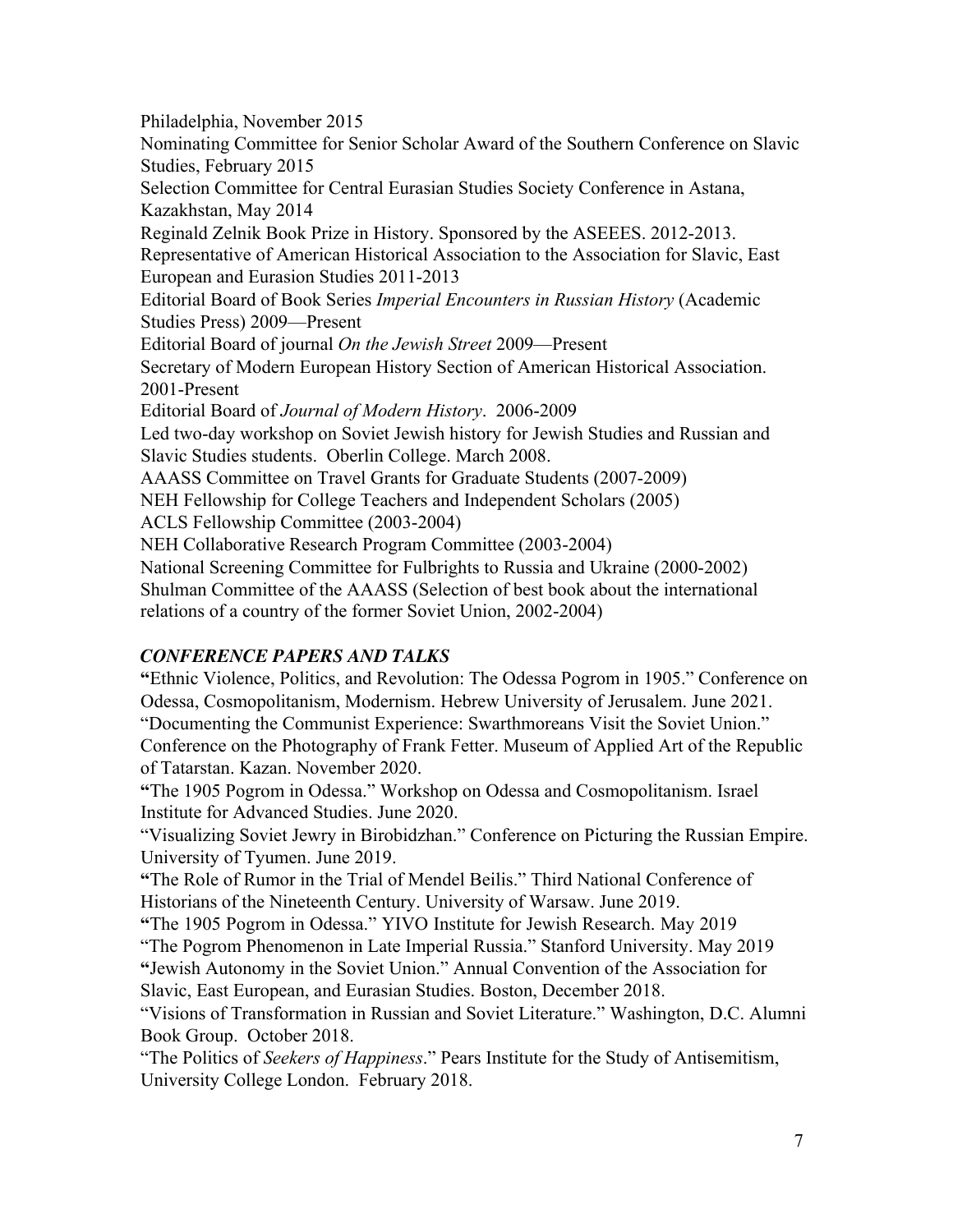Co-organizer of Symposium "Global Impact of the Russian Revolution. University of Delaware, November 2017.

"Land, Language, and Labor: Birobidzhan and Radical Jewish Politics." Symposium on Radical Jewish Politics. University of California, Santa Cruz. May 2017.

"From Beilis to Pussy Riot: Ritualism and the Existential Threat to Russia, 1911-2012." Annual Convention of the Association for Slavic, East European, and Eurasian Studies. Washington, DC, November 2016.

"Maxim Gorky and the `Jewish Question' During the Great War." Annual Convention of the Association for Slavic, East European, and Eurasian Studies. San Antonio, November 2014.

"Religion, Antisemitism, and the Beilis Affair." Researching New York Conference. SUNY-Albany. November 2013.

**"**Reflecting on the Beilis Trial." YIVO Institute for Jewish Research. November 2013. "Official and Popular Antisemitism and the Trial of Mendel Beilis." International Conference on Antisemitism. Kiev. October 2013.

"Connecting the Dots: Jewish Mysticism, Ritual Murder, and the Trial of Mendel Beilis." Conference on Religion and Mass Politics in the Late Russian Empire. NYU. October 2013.

"The Beilis Trial at 100." Conference on the Blood Libel in History, Politics, Theology, and Literature on the Centenary of the Trial of Mendel Beilis." Dartmouth College. July 2013.

"Conspiracy in Russian History: The Trial of Mendel Beilis." Roundtable. Annual Convention of the Association for Slavic, East European, and Eurasian Studies. New Orleans. November 2012.

"Ritual Murder and the Occult in Late Imperial Russia." Annual Convention of the Association for Slavic, East European, and Eurasian Studies. Washingtong, DC. November 2011.

Participant in Book Panel on Charles King, *Odessa: Genius and Death in a City of Dreams*. Annual Convention of the Association for the Study of Nationalities. New York. April 2011.

Comment on "Family and Community in the Jewish Pale during the Russian Crisis, 1890-1914." Annual Convention of the Association for Slavic, East European, and Eurasian Studies. Los Angeles. November 2010.

"Productivization and the Jewish Question: Visual Depictions of Jews in Early Twentieth-Century Russia." Annual Convention of the American Association for the Advancement of Slavic Studies. Boston. November 2009.

"Look! Up There in the Sky: It's a Vulture, It's a Bat … It's a Jew: Reflections on Antisemitism in Late Imperial Russia, 1906-1914." Conference on Jews in the East European Borderlands. University of Illinois, Urbana-Champaign. April 2009

Comment on "Counter-Revolution in the 1905 Era: Anti-Jewish Violence in Thought and Action." Annual Convention of the American Association for the Advancement of Slavic Studies. Philadelphia. November 2008

**"**Reflections on Antisemitism in Late Imperial Russia." Andrew Lees Seminar. Rutgers University, Camden. September 2008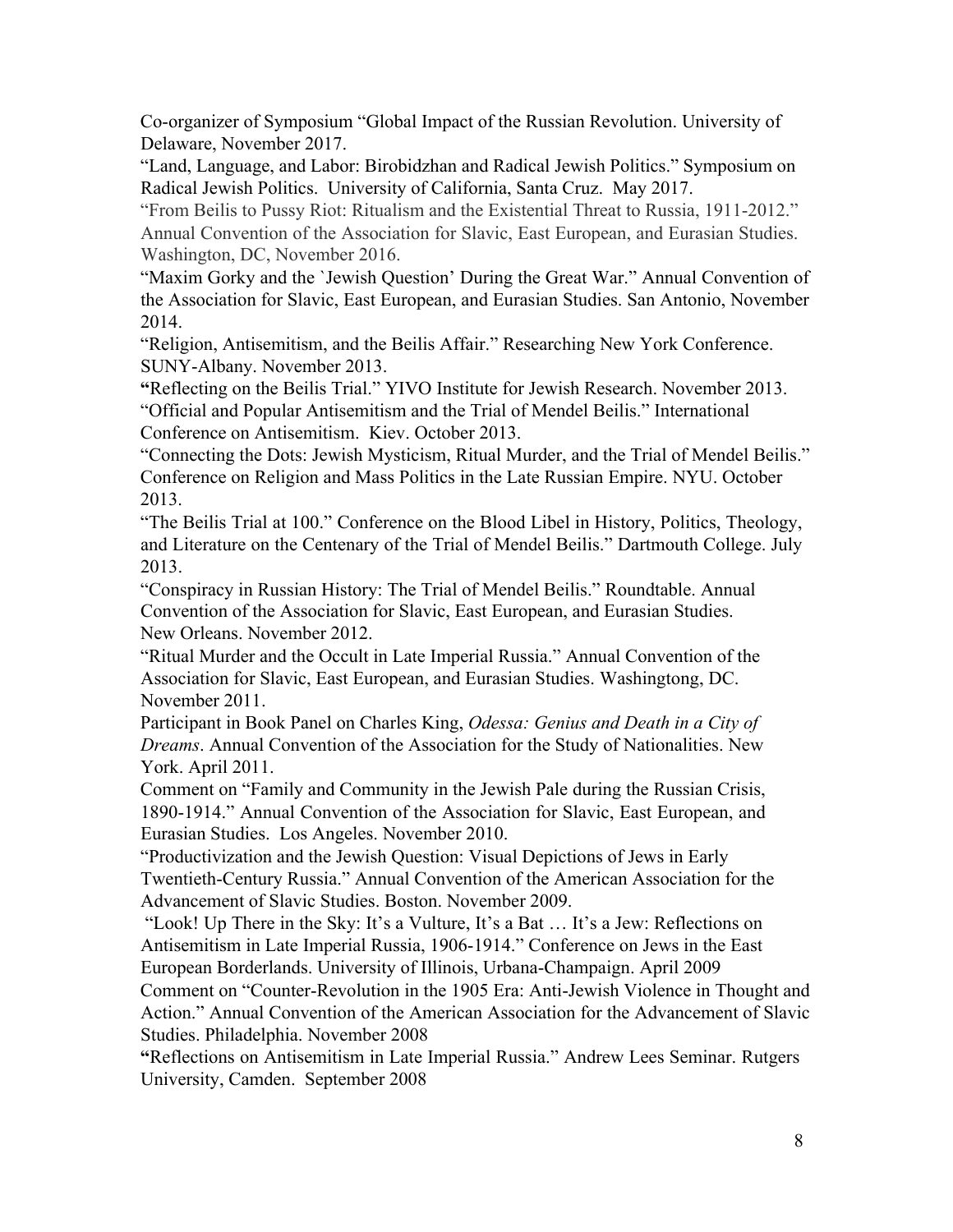Comment on "Odessa and Jewish Culture." Annual Convention of the American Association for the Advancement of Slavic Studies. New Orleans. November 2007 "Biology and the Jewish Question After the Revolution: One Soviet Approach to the Productivization of Jewish Labor." Conference on 200 Years of Jewish Agricultural Settlement. Tel Aviv. June 2005.

"The Russian Right Responds to Revolution: Visual Depictions of Jews in the Black Hundred Press in Post-1905 Russia." Conference on the Russian Revolution of 1905. Hebrew University, Jerusalem. May 2004.

Comment for Symposium on the Holocaust in the Soviet Union. Center for Advanced Studies of the United States Holocaust Memorial Museum. November 2003.

"The Devil Among Us: The Kremlin's Campaign Against Judaism in the 1920s." Pacific Coast Branch of the AHA. August 2003.

"Beyond the Pale: Conducting Research in Odessa and Birobidzhan." Annual Conference of the Southern Conference of the American Association for the Advancement of Slavic Studies. March 2003.

"Soviet Historians and the Holocaust." Seventh Lessons and Legacies Conference of the Holocaust Educational Foundation. University of Minnesota.November 2002.

"Stalin's Anti-Jewish Purges after World War II." Symposium on the Jewish Anti-Fascist Committee and the Holocuast. Center for Advanced Holocaust Studies of the United States Holocaust Memorial Museum. December 2001.

Comment for "Publishing and the Press." Conference on Yiddish Language and Culture in Twentieth-Century Eastern Europe. Indiana University. October 2001.

"Radical Politics in Odessa on the Eve of Revolution." Conference on Ukrainian Politics in the Twentieth Century. Yale University. April 2000.

Comment for "Jewish Culture and the Cold War." Annual Convention of the American Association for the Advancement of Slavic Studies. November 1999.

"Visualizing Pogroms in Russian History: The 1871 Pogrom in Odessa." Fourth International Congress of Ukrainian Studies. Odessa. August 1999.

Panel discussant on Soviet-Jewish film at the Eighth Annual New York Jewish Film Festival. The Jewish Museum. New York. January 1999.

"Stalin's Forgotten Zion: Birobidzhan and the Making of a Soviet Jewish Homeland." Symposium on Birobidzhan. Center for Slavic and East European Studies. University of California, Berkeley. May 1998.

Comment for "Holocaust Studies in Post-Communist Societies." Fourth Lessons and Legacies Conference of the Holocaust Educational Foundation. University of Notre Dame. November 1996.

Comment for "New Perspectives on Russian Jewry: Religion, Gender and Economics." Annual Convention of the American Association for the Advancement of Slavic Studies. November 1996.

Comment for "Two Russian Revolutionary Parties: The Jewish Bund and the Russian Socialist Revolutionary Party in Conflict with the RSDWP."Annual Convention of the American Association for the Advancement of Slavic Studies. November 1994.

Comment for "Labor Politics and Culture: Trade Unionism in NEP Russia." Annual Convention of the American Association for the Advancement of Slavic Studies. November 1994.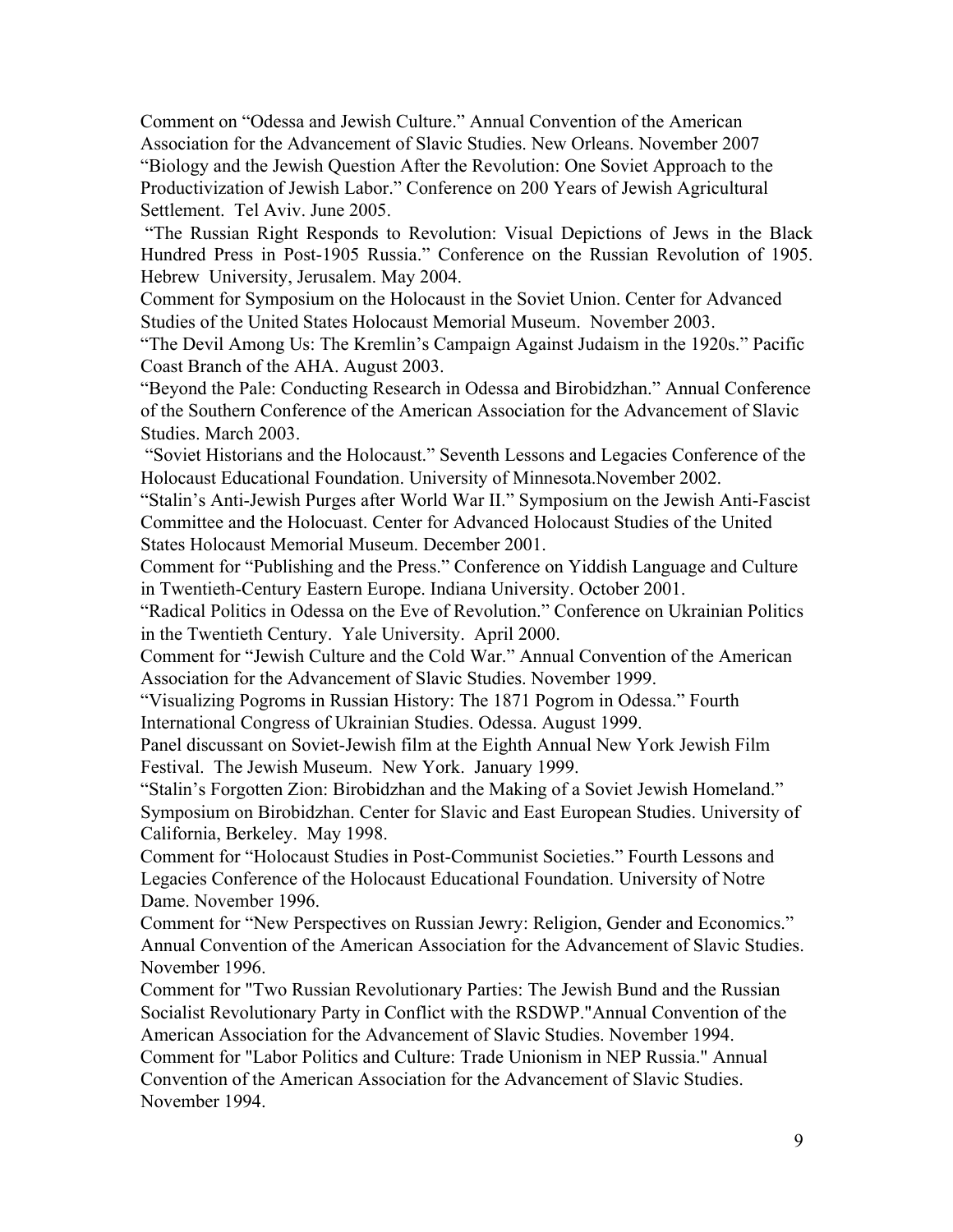Comment for "State, Society, and Revolution in the Twentieth Century: Regional Perspectives." Mid-Atlantic Slavic Conference. March 1994.

"Jews into Peasants?: The Agrarianization of Soviet Jewry and Solving the Jewish Question in Birobidzhan." Conference on Siberia, the Russian Far East and the Northeast Asian Region: Past and Present. Princeton University. December 1993.

"Birobidzhan and Solving the Jewish Question." Conference on Jews and Jewish Life in Russia and the Soviet Union. Moscow. April 1993.

Comment for "Law and Society in Late Imperial Russia." Mid-Atlantic Slavic Conference. March 1993.

"Purge and Politics in the Periphery: Birobidzhan in the 1930s." Annual Convention of the American Historical Association. December 1992.

"Anti-Jewish Pogroms and the Russian Revolution of 1905." Program for Comparative Studies in Ethnicity and Nationality in the Henry Jackson School of International Studies. April 1991.

"Salesclerks and the 1905 Revolution in Odessa." Delaware Valley Seminar on Russian History. December 1990.

"The 1905 Revolution in Odessa: Comparisons with Other Provincial Cities." Annual Convention of the American Association for the Advancement of Slavic Studies. November 1989.

"The 1905 Pogrom in Odessa." Annual Convention of the American Association for the Advancement of Slavic Studies. November 1987.

"The Psychological Origins of the Stalin Cult." Conference on Stalin and Stalinism Stanford University. April 1987.

"Social Democratic Tactics and Working-Class Politics in Odessa: The Ethnic Dimension." Annual Convention of the American Association for the Advancement of Slavic Studies. November 1984.

# *PUBLIC LECTURES AND INTERVIEWS*

"The Mystery of the One-Eyed Jehovah: The Soviet Campaign AgainstJudaism in the 1920s." Faculty Lunch. December 2003

"The Inhuman Jew: The Soviet Campaign Against Judaism in the 1920s." Keynote Speaker for the Judaic Studies Lecture Series. University of Kentucky. October 2003. "Soviet Posters in the Peace Collection." Faculty Lunch. January 2003.

"L'Chayim, Comrade Stalin." Radio Interview on *The Morning Edition*. NPR. February 2003.

"Birobidzhan and the Making of *Seekers of Happiness*." Museum of Jewish Heritage. New York. October 1999.

"New Challenges in Russia." Normandy Farms, Blue Bell, PA. September 1999. "The Holocaust in the Soviet Union." The Jewish Federation of Utica. April 1999. Symposium on *Seekers of Happiness*. The Eighth Annual New York Jewish Film Festival. January 1999.

"New Challenges in Russia." Kate Furness Library, Wallingford, PA. January 1999. "Stalin's Forgotten Zion: Birobidzhan and the Making of a Soviet Jewish

Homeland." Sanford L. Ziff Jewish Museum of Florida, Miami Beach. October 1998.